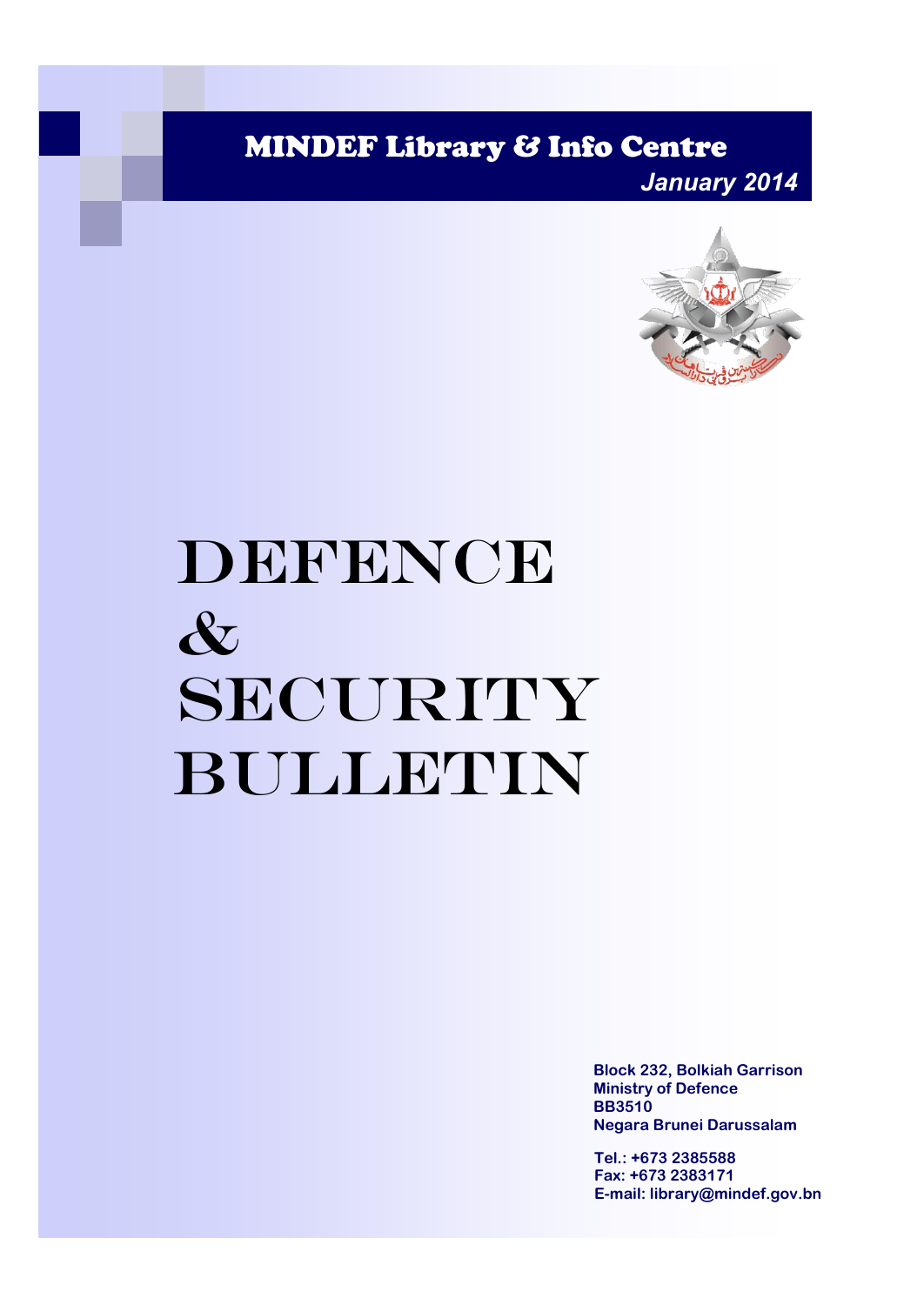# **D & S Bulletin January 2014 Books etc.**

# ► **Annihilation : a global military history of World War II / Thomas Zeiler**

New York : Oxford University , 2011 x, 485 p. : ill., maps ; 24 cm.

### ► **Battalion commanders at war : U.S. army tactical leadership in the Mediterranean theater, 1942-1943 / Steven Thomas Barry.**

Lawrence KS: Univ Pr of Kansas , 2013. x , 258 pages : illustrations, maps ; 24 cm.

### ► **Between psychology and psychotherapy : a poetics of experience / Miller Mair**

New York : Routledge , 2013 xiv , 292p. ; 24 cm

### ► **Blink : the power of thinking without thinking / Malcolm Gladwell**

New York : Back Bay Books, 2007 xii, 296, 15, 11 p. : ill. ; 21 cm.

# ► **Codebreaker in the Far East / Alan Stripp with an introduction by Christopher Andrew.**

New York : Routledge , 2013 xiv, 204 p. : ill. ; 24 cm.

### ► **Crisis of Russian democracy : the dual state, factionalism and the Medvedev succession / Richard Sakwa**

Cambridge ; New York : Cambridge Universal Press , 2011. xviii, 398 p. ; 24 cm.

*"This has created a situation of permanent stalemate: the country is unable to move towards genuine pluralist democracy but, equally, its shift towards full-scale authoritarianism is inhibited. "* 

# ► **Democracy in the balance : culture and society in the Middle East / Mehran Kamrava**

New York : Chatham House , 1998. xix, 300 p. : ill. ; 23 cm.

*Drawing on the disciplines of history, sociology, political science, and cultural anthropology, as well as an extensive bibliography of recent publications in Middle Eastern studies, Democracy in the Balance provides a comprehensive survey of the social and cultural dynamics of the Middle East, while its author sounds an impassioned call for the fundamental changes that are needed if democracy is to take root and eventually thrive in the region.* 

► **Developing change leaders : the principles and practices of change leadership development / Paul Aitken and Malcolm Higgs.**

Burlington : Elsevier Butterworth-Hein , 2010 xiv, 303 p. : ill. ; 23 cm.

### ► **Development as leadership-led change : a report for the global leadership initiative / Matt Andrews, Jesse McConnell and Alison Wescot.**

Washington : World Bank, 2010 vii, 75 p. : ill. ; 25 cm

► **Environmental economics: a very short introduction / Stephen Smith.**

Vol. 284 Oxford University Press, 2011

# ► **Gazala 1942 : Rommel's greatest victory / Ken Ford**

Oxford : Osprey, 2008 96 p. : ill, maps (some col.); 25 cm

# ► **Hitler : profile of a dictator / David Welch.**

2nd ed. Abingdon, Oxon : Routledge , 2011. vii , 125 p. [9 p.] : ill ; 21 cm

*The book unravels the complex historiographical debate surrounding this notorious figure by examining his personality, his ideas and the nature of his power.* 

# ► **Lee Kuan Yew's strategic thought / Ang Cheng Guan.**

New York : Routledge , 2013. 150 p. ; 25 cm.

*"This book presents a comprehensive overview of Lee Kuan Yew's strategic thought. It charts the development of Singapore over the last six decades, showing how Lee Kuan Yew has steered Singapore to prosperity and success through changing times"* 

# ► **Making peace : the contribution of international institutions / edited by Devin Guillaumen ; trans by Roger Leverdier.**

New York ; Basingstoke : Palgrave MacMillan , 2011. vi, 192 p. ; 23 cm.

# ► **Meeting the ethical challenges of leadership : casting light or shadow / Craig E. Johnson.**

4th ed. Sage Publications, 2012.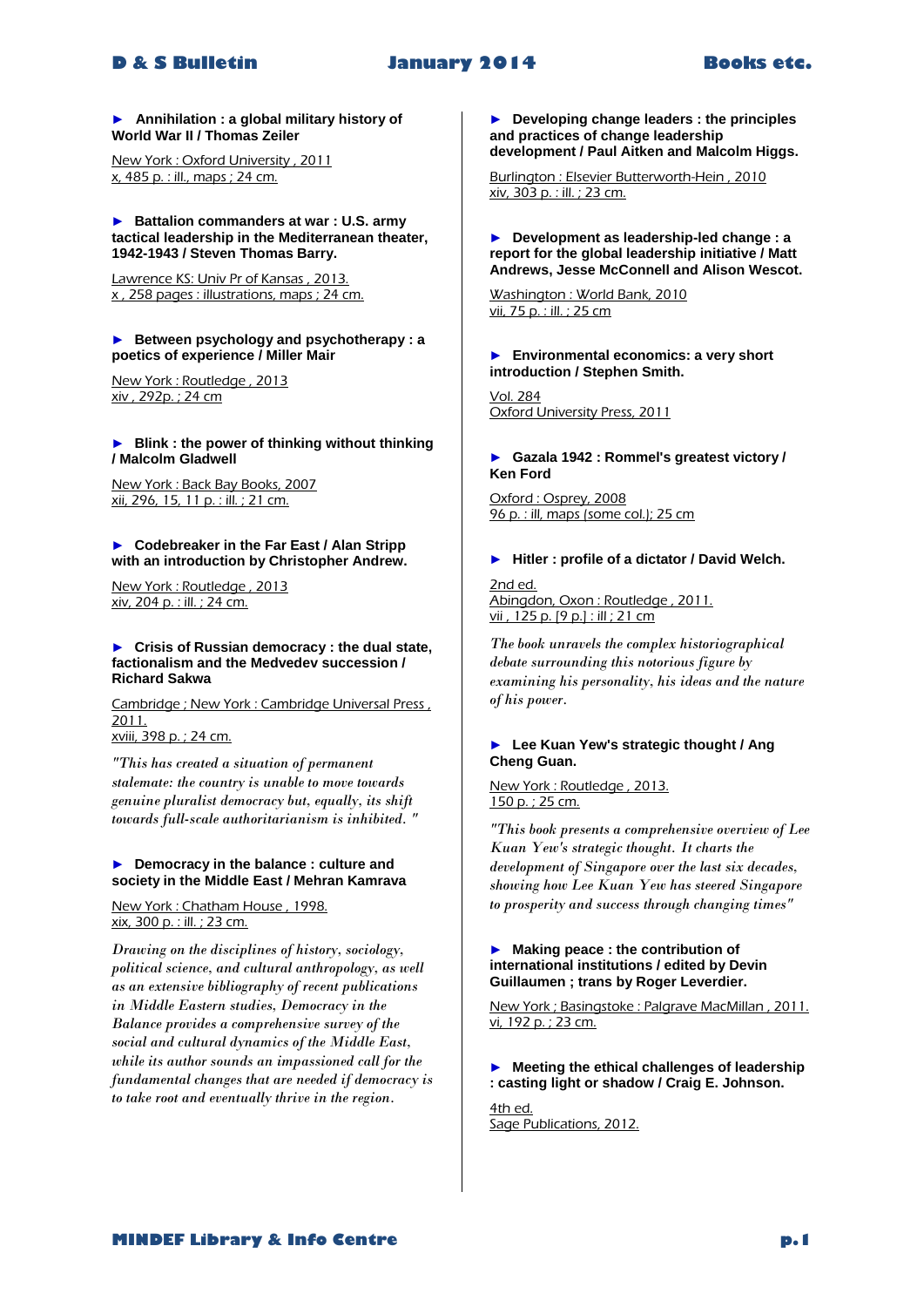# **D & S Bulletin January 2014 Books etc.**

► **Mongol invasions of Japan 1274 and 1281 / Stephen R. Turnbull.**

Osprey Publishing Ltd, 2010.

► **Pacific war, 1931-1945 : a critical perspective on Japan's role in World War II / Saburo Ienaga**

New York: Pantheon, 1978 xvi, 316 p. ; 22 cm.

► **Qanun jenayah Syar'iah : satu pengenalan / Pehin Datu Seri Maharaja Dato Paduka Seri Setia Dr Ustaz Haji Awang Abdul Aziz bin Juned.**

Brunei Darussalam : Jabatan Mufti Kerajaan , 2013. xxxv , 248p. ; 25 cm

► **Reclaiming democracy : the sixties in politics and memory / Meta Mendel-Reyes**

New York : Routledge, 1995 xxv, 205p., [6]p. of plates : ill. ; 20cm.

► **Security outlook of the Asia-Pacific countries and its implications for the defense sector.**

Tokyo : National Institute for Defense Studies, 2012. 158 p.; 21 cm.

*Includes papers on perspectives of eight ASEAN states plus India, Pakistan, China and Japan.* 

► **Strategic management of military capabilities : seeking ways to foster military innovation : NIDS International Symposium on Security Affairs 2012 / [editor the National Institute for Defense Studies]**

Tokyo : The National Institute for Defense Studies, 2013. 142 p. ; 21 cm

*Collection of papers from international experts (Japan, India, Korea, Europe, Australia, USA) addressing the problem of strategic management in defence, and how to make armed forces better able to adapt to changes whether predicted or not. The introduction considers lessons from business management; the concluding chapter identifies some policy implications.* 

# ► **Structure of human personality / H.J Eysenck**

New York : Methuen & Co. Ltd , 2013 xviii, 476 p : illus ; 21 cm.

# ► **Syria's uprising and the fracturing of the Levant / Emile Hokayem.**

Abingdon : The International Institute for Strategic Studies, 2013.

211 pages : 1 map ; 24 cm.

*Emile Hokayem's first-hand experience and sober analysis provide up-to-date insight into the myriad opposition groups, the conflicting external interests and the murky calculations of the Assad regime.* 

# ► **The benefits of famine : a political economy of famine and relief in Southwestern Sudan , 1983-1989 / David Keen.**

Oxford : Ohio University Press , 2008 xvi, 289 p. : ill., maps ; 25 cm.

# ► **The Chinese Air Force : evolving concepts, roles, and capabilities / edited by Richard P Hallion, Roger Cliff, and Phillip C Saunders.**

Washington DC : NDU Press, 2012 xxviii, 394 p. e-Book (PDF) available at ndupress.ndu.edu

► **The Chinese Navy : expanding capabilities, evolving roles / edited by Phillip C Saunders ... [et al.].**

Washington DC : NDU Press, 2011 319 p. e-Book (PDF) available at ndupress.ndu.edu

# ► **The Shari'ah penal code : an introduction / Pehin Datu Seri Maharaja Dato Paduka Seri Setia Dr Ustaz Haji Awang Abdul Aziz bin Juned.**

Brunei Darussalam : State Mufti'Office , 2013. xxxv , 218p. ; 26 cm

# ► **Theory for corporate leadership development : theoretical foundation for organizational leadership development : a guide for practitioners and students of leadership / P.O Seshie**

Central Milton Keynes : AuthorHouse , 2011 xiv, 145 p. ; 21 cm.

*This book contains a theory design for developing corporate leaders. It is rich source of data and shows the relationship between leadership theory and practice. Thus, leaders applying this theory would be capable of supporting, sustaining an organisation and economic growth.*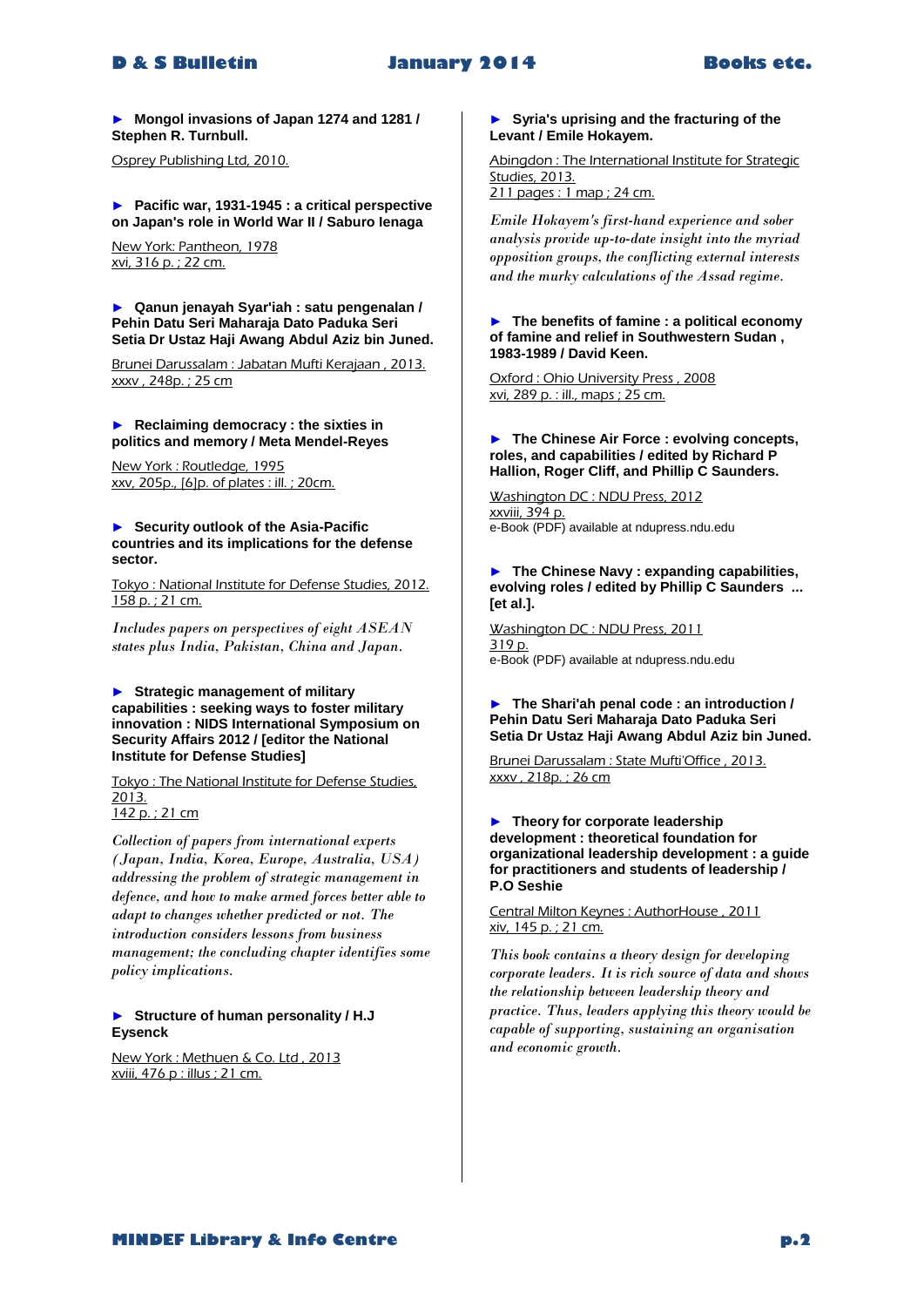# **D & S Bulletin January 2014 Books etc.**

### ► **Thinking, fast and slow / Daniel Kahneman**

New York : Farrar, Straus & Giroux, 2012 499 p. : ill. ; 24 cm.

*Psychologist Daniel Kahneman reveals the truth about our intuitions and rationality to teach us how to better our lives. He explores the fascinating flaws and marvels of human behaviour and reveals to us the common errors in people's beliefs.* 

### ► **Understanding international diplomacy : theory, practice and ethics / Corneliu Bjola and Markus Kornprobst.**

Abingdon, Oxon : Routledge, 2013 xvi, 240 pages ; 25 cm.

# ► **Understanding peacekeeping / Alex J Bellamy**

2nd ed. Cambridge : Polity Press , 2010. xix, 447 p. : ill, map. ; 25 cm.

*The fully revised, expanded and updated second edition of Understanding Peacekeeping provides a comprehensive and up-to-date introduction to the theory, practice and politics of contemporary peace operations.* 

*Books listed here are available in one or more of the following libraries:*

- *MINDEF Library & Info Centre*
- *SHHB-IDSS Library*
- *Officer Cadet School Library*
- *Defence Academy Library*
- *Training Institute RBAF Library*
- *Intelligence Training Wing Library*

*Please refer to the library online catalogue for location.*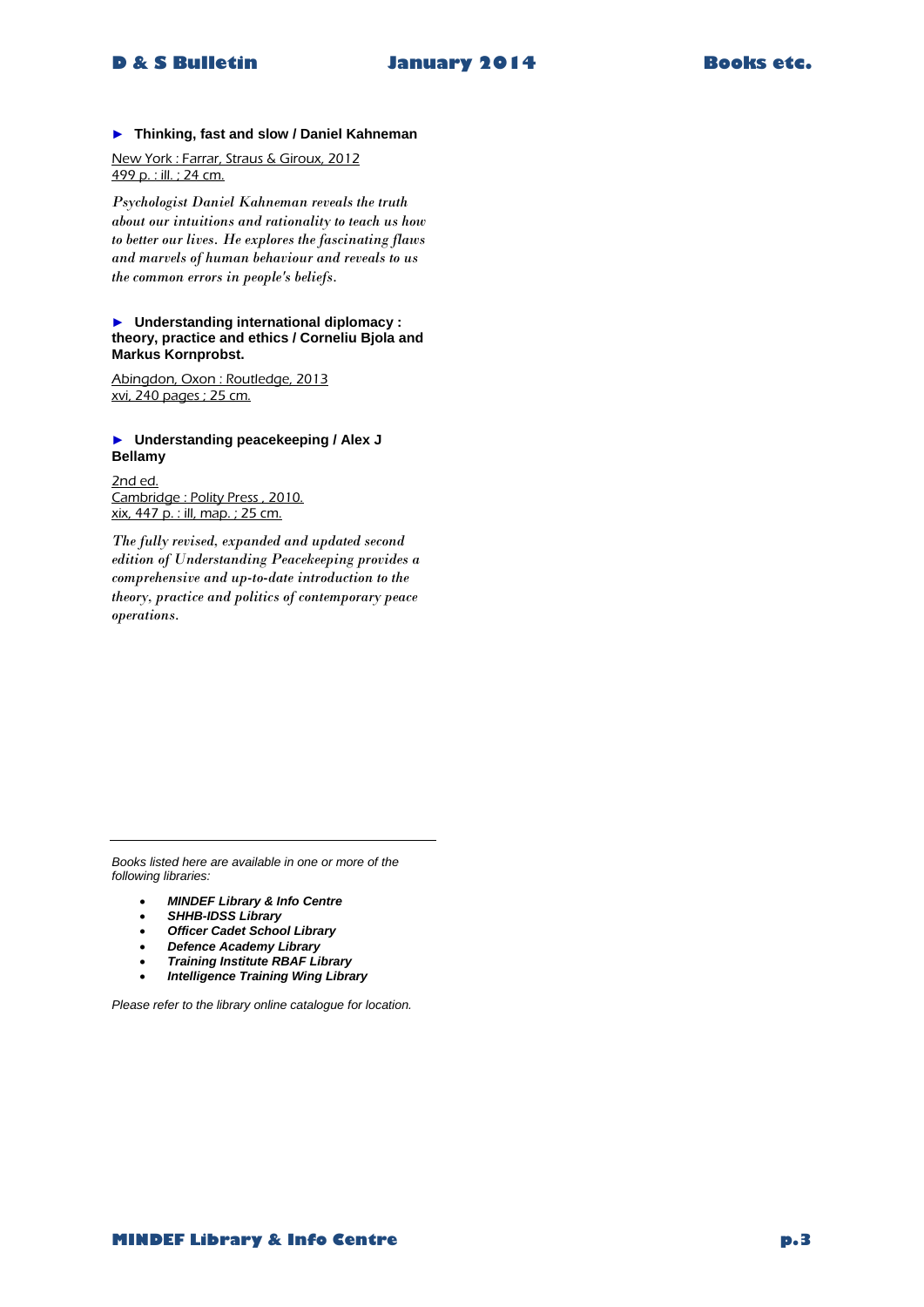# **AIR DEFENCE**

**Proliferation game: trading air defence systems and cruise missiles/ Sean O'Connor**

Jane's Intelligence Review: Vol 25, Issue 12, December 2013, pp.48-53 (123)

*The increased proliferation of cruise and air defence missile systems is providing smaller states with advanced military capabilities. This article outlines the key proliferators and the impact this trade is having on strategic thinking.* 

# **AIR POWER**

### **Rotary wing options for dedicated special operations missions / Suresh Abraham.**

Asian Defence Journal : November 2013, pp. 22-26 (131)

*Short review of helicopters which have features that may be of interest or relevant to special operations.* 

### **Starting gun: firing up the precision engagement debate/ Richard Scott, Dr. Lee Willett**

Jane's Navy International: Vol 118, Issue 10, December 2013, pp.10-11 (124)

*This article takes a look at what could the new generation of extended range, precision-guided munitions offer to maritime fires.* 

# **ARMED CONFLICT**

# **No end in sight to Syria's war/ Nicholas Blanford**

Jane's Islamic Affairs Analyst: December 2013, pp.8- 10 (121)

*Syrian president Bashar al-Assad seems to be gaining the upper hand in the two-and-a-half year civil war. This article examines the future of the conflict in Syria and its spillover into Lebanon.* 

# **ARMS CONTROL**

# **UN's Arms Trade Treaty : the beginnings of a regulated arms market? / Adlinna Abdul Alim.**

Asian Defence Journal : November 2013, pp. 4-6, 8 (131)

*Discusses the potential of the United Nations Arms Trade Treaty to regulate the global arms trade now that the United States has signed it (previous US administrations had rejected it). The article reports that 113 states have signed the treaty but only seven have ratified it - fifty must do so before it enters into full force.* 

# **ASIA PACIFIC**

# **Asian Defence Yearbook 2013** Asian Defence Yearbook : 2013, pp. 1-96 (131)

*Produced by the publishers of Asian Defence Journal this is an annual review of defence and security matters in the Asia Pacific region. Arranged in three sections. Section One: strategic and regional affairs with procurement and technology; Section Two: Country and armed forces profiles; Section Three: Asia Pacific military balance 2012-2013. This edition includes an article on the Lahad Datu incident of February 2013 which highlighted the on-going territorial tensions between the Philippines and Malaysia about Sabah.* 

# **ASIAN**

### **China and Japan in "ASEAN Plus" multilateral arrangements : raining on the other guy's parade/ Chien Peng Chung**

# Asian Survey : Vol.53, No.5, September/October 2013, pp.801-824 (12)

*The economic groupings ASEAN plus Three and East Asia Summit, and the security groupings ASEAN Regional Forum and Defense Ministerial Meeting have moved from attempts at cooperation to competition for influence.* 

### **Launching a new generation: tracing Asian grenade developments/ Anthony G. Williams**

RUSI Newsbrief: Vol 33 No 6, November 2013, pp.34-35 (129)

*Eastern grenade launcher and ammunition developments are moving at a faster-than-ever pace. China, Singapore and South Korea now produce powerful alternative systems.* 

# **AUSTRALIA**

# **New Australian government faces security issues.**

*Defense & Foreign Affairs Strategic Policy : Vol XXXXI No 9, 2013, pp. 24. (22)*

*Brief report on the security position facing Australia's new government under Prime Minister Tony Abbott. Includes main appointments such as Defence Minister and expected changes in civil service senior positions. Written before the spying furore with Indonesia.*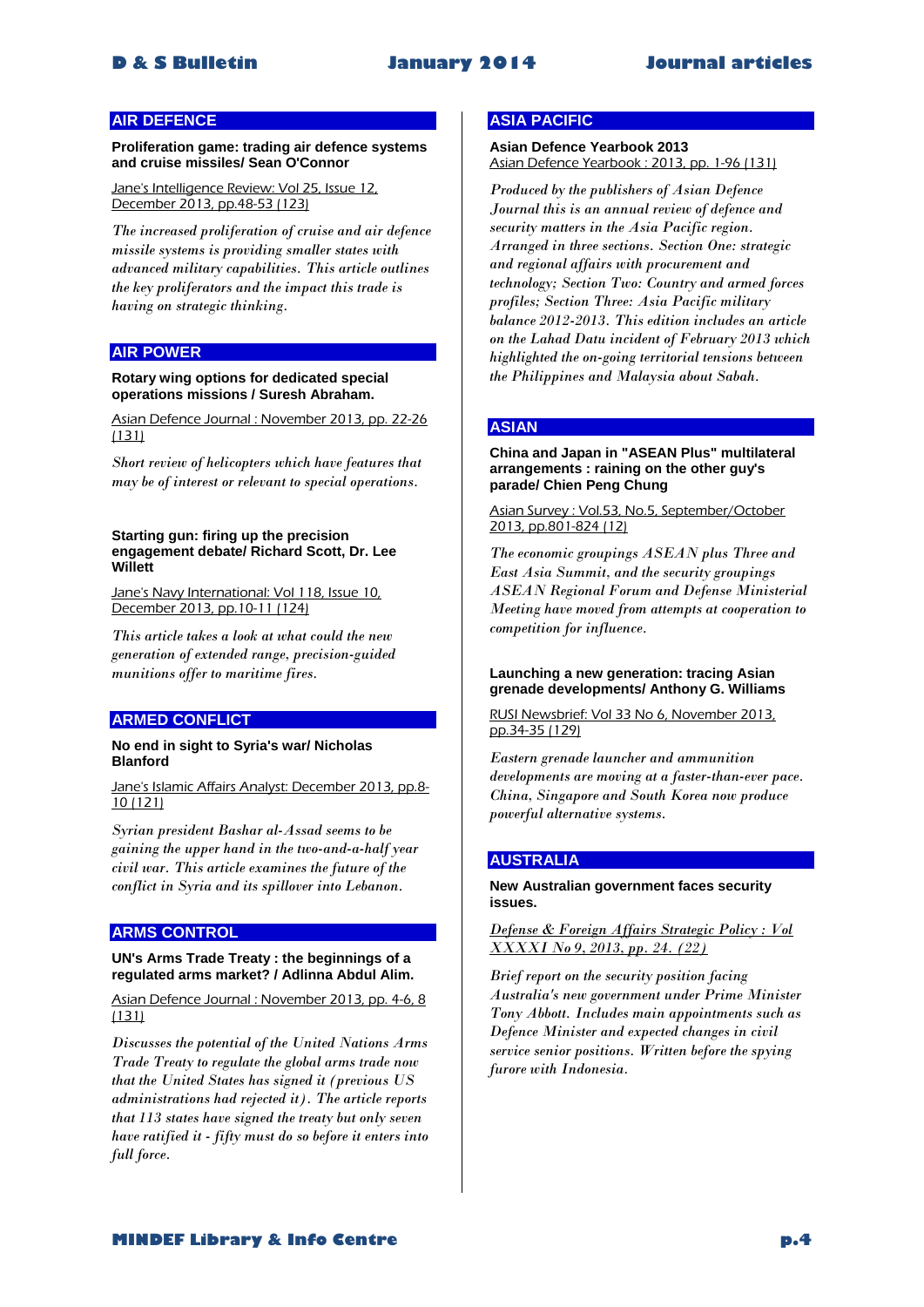# **Australian defence: the future under Abbott/ Mark Thomson**

# RUSI Newsbrief: Vol 33 No 6, November 2013, pp.15-17 (129)

*As Australia's new prime minister, Tony Abbott's ability to deliver on two key campaign promises in the face of ongoing fiscal difficulties will shape the country's defence posture and capabilities for years to come.* 

# **In for the long haul: Australia looks to bridge the submarine gap/ Julian Kerr**

### Jane's Navy International: Vol 118, Issue 10, December 2013, pp.18-25 (124)

*New maintenance practice, improved stakeholder relationships and an extensive obsolescence mitigation programme are central to improving the operational sustainability of the Royal Australian Navy's Collins-class submarines. Meanwhile, policymakers are becoming increasingly aware of the likely need for a service life extension programme for the in-service submarines.* 

# **CHEM-BIO WEAPONS**

# **Dissuading biological weapons proliferation / Sonia Ben Ouagrham-Gormley.**

### Contemporary Security Policy : Vol 34 No 3, December 2013, pp. 473-500 (104)

*After the 2001 terrorist attacks programmes were developed to improve defences against biological weapons and also to dissuade state and non-state actors from developing such weapons. This paper argues that current programmes are counterproductive because they emphasise the threat posed by biological weapons thus making them more rather than less attractive to potential users. Suggests practical steps that should be taken to correct the present situation.* 

### **Regime security : a new theory for understanding the proliferation of chemical and biological weapons / Gregory D Koblenz.**

# Contemporary Security Policy : Vol 34 No 3, December 2013, pp. 501-525 (104)

*Puts the case for better understanding of the influence regime security has on the possibility that governments which lack political legitimacy may develop chemical and biological weapons. Notes that for non-legitimate leaders regime survival often equates to personal physical survival and internal threats are generally considered more dangerous than external ones. The article refers to Syria and South Africa as examples of chem-bio weapons developers.* 

# **The origins of chemical warfare in the French Army / Jonathan Krause.**

# War in History : Vol 20 No 4, 2013, pp.545-556 (53)

*Germany was first to use poison gas during the First World War (chlorine gas at Second Ypres, 1915). This article shows that in response and despite not having any significant chemical industry France tried hard to develop protective measures for its troops and to develop offensive weapons. The latter included the first asphyxiating gas shells to be fired from field guns. These were used effectively to neutralise German batteries.* 

# **CHINA**

# **Dialogues and their implications in Sino-American relations / Robert G Sutter.**

# Issues & Studies : Vol 49 No 3, September 2013, pp. 2-34 (34)

*Review of the role of exchanges and dialogues between the USA and China since 1972 (the year of President Nixon's first visit). Finds that such dialogues are considered important by both parties but that the reality of military exchanges shows their limitations. Dialogues are enablers of improved relations but it is policy makers in both countries who drive or constrain such developments.* 

# **Aiming high: China's air ambitions/ Craig Caffrey**

### Jane's Defence Weekly: Vol 50 Issue 49, 04 December 2013, pp.22-26 (122)

*While gaps still remain in key areas, China's overall development and production of military aircraft is advancing rapidly.* 

# **Enter the dragon: China's naval export drive picks up speed/ Alex Pape and Richard Scott**

Jane's Navy International: Vol 118, Issue 10. December 2013, pp.26-30 (124)

*Already well placed in traditional markets in Asia and Africa, China's warship builders are striving to access new frontiers.* 

# **Strait talking: China's military power grows in the Taiwan Strait/ J Michael Cole**

# Jane's Intelligence Review: Vol 25, Issue 12, November 2013, pp.28-33 (123)

*China is continuing to build up its military strength while increasing ties with Taiwan, as Beijing maintains its claims on the island. This article examines how the shifting balance of forces raises the threat of blockade and armed conflict facing Taiwan.*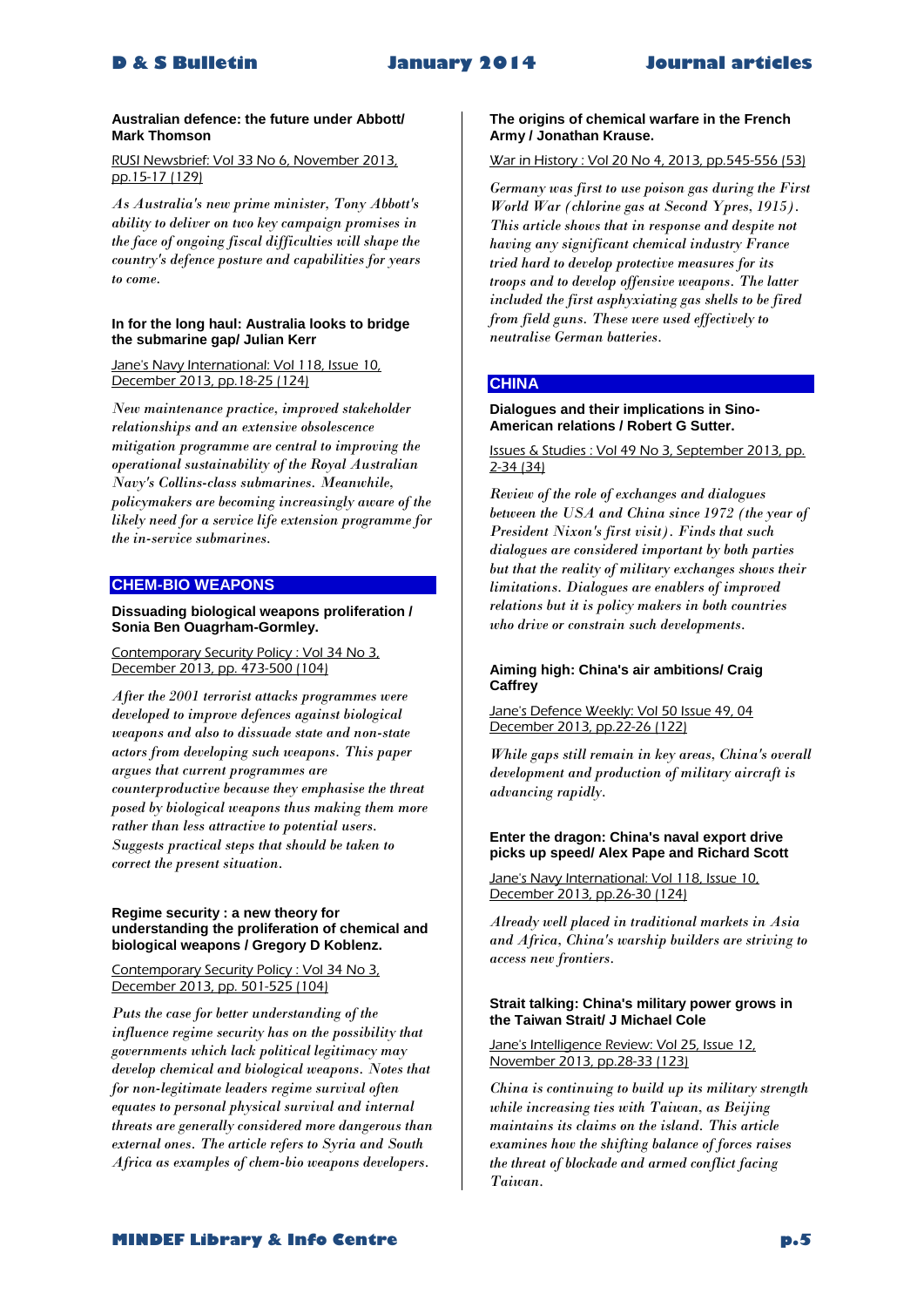# **CYBER**

**Zeros and ones: tackling cyber attack at the critical edge/ Anika Torruella**

IHS Jane's International Defence Review : Vol 46, December 2013, pp.60-65 (120)

*The rise of network-enabled capabilities offers everswifter decision-making and action, but also raises the spectre of vulnerability through reliance. This article investigates how they threaten strategic and tactical measures.* 

# **CYBER SECURITY**

### **Faceless crime: criminal groups turn to cyber technology/ Robert Pritchard**

Jane's Intelligence Review: Vol 25, Issue 12, December 2013, pp.44-47 (123)

*As awareness of the need for online privacy grows, technology is increasingly becoming available to help internet users maintain anonymity. This article investigates illegal activities facilitated by such technology and the inherent problems in tackling it.* 

# **CYBER WARFARE**

# **The meaning of the cyber revolution: perils to theory and statecraft/ Lucas Kello**

# International Security: Vol 38 No 2, Fall 2013, pp.7- 40 (68)

*This article argues that integrating cyber realities into the international security studies agenda is necessary to develop effective policies and to enhance the field's intellectual progress. Furthermore, since cyberweapons are not overtly violent, their use is unlikely to fit the traditional criterion of interstate war, rather the new capability is expanding the range of possible harm and outcomes between the concepts of war and peace with important consequences for national and international security.* 

# **DISASTERS**

### **Decision-making behaviour during urban search and rescue : a case study of Germany / Quirin Hamp, Leonhard Reindl, and Denise Guthlin.**

Disasters : Vol 38 No 1, January 2014, pp.84-107 (23)

*Rescuers responding to urban search and rescue missions have to deal with uncertain or unreliable information and also with conflicting objectives such as speed of response and safety of rescue personnel. This study looks at how rescuers cope with these demands and whether GIS based solutions might help.* 

# **ELECTRONIC WARFARE**

**Naval ESM keeps up with radars / Richard Scott and Luca Peruzzi.**

Journal of Electronic Defense : Vol 36 No 11, November 2013, pp.24-30 (70)

*Review of recent developments, particularly from Europe, of shipboard ESM systems.* 

### **Technology survey : a sampling of COMINT/DF receivers / Ollie Holt.**

Journal of Electronic Defense : Vol 36 No 11, November 2013, pp.31-42 (70)

*Survey of communication intelligence and direction finding receivers. Starts with a brief review of what these systems do, then in table form presents details of 74 products from 31 manufacturers around the world.* 

# **EW101 : digital radio frequency memories - DRFMs part 2 / Dave Adamy.**

Journal of Electronic Defense : Vol 36 No 11, November 2013, pp.44-46 (70)

*Discusses role of DRFMs in signal jamming.* 

### **EUROPE**

### **The material roots of European strategy : beyond culture and values / Tom Dyson.**

Contemporary Security Policy : Vol 34 No 3, December 2013, pp. 419-445 (104)

*Europe's Common Security and Defence Policy is intended to provide a unified defence capability, an aim made more pressing by budget constraints and America's pivot towards Asia. This article considers factors influencing the development of the CSDP particularly those affecting the major European defence partners Britain, France and Germany.* 

### **The European neutrals and NATO : ambiguous partnership / Andrew Cottey.**

Contemporary Security Policy : Vol 34 No 3, December 2013, pp. 446-472 (104)

*Study of the factors influencing the current extent and possible development of relations between the neutral states of Europe (Austria, Finland, Ireland, Sweden and Switzerland) and NATO.*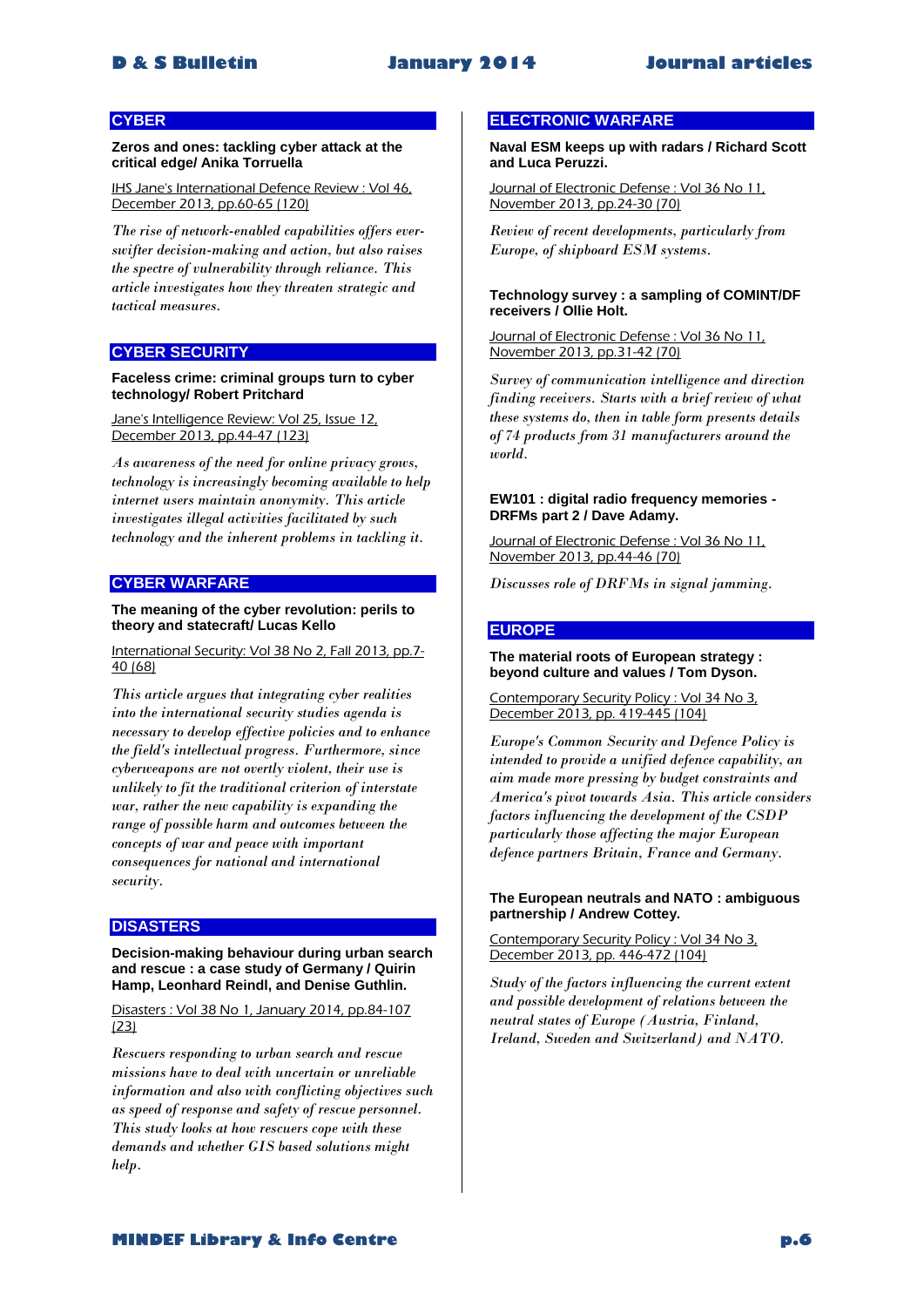# **FLYING**

### **As bees see it, landings are easy / Dan Thisdell.**

Flight International : Vol 184 No 5417, 26 November - 2 December 2013, p.45 (65)

*Reports an article titled "A universal strategy for visually guided landing" which was published in Proceedings of the National Academy of Sciences, 4 November 2013. The article identifies how bees manage to land safely yet have only limited nervous system capacity and little if any stereo vision. The findings could have profound implications for UAVs*.

### **INDIA**

### **Signs of change in India's defence industrial base/ Ajai Shukla**

RUSI Newsbrief: Vol 33 No 6, November 2013, pp.17-19 (129)

*The current restructuring of India's defence industrial base is aimed at improving the quality of indigenous platforms through greater accountability, increasing defence exports and reducing the cost of procurement to India's armed forces.* 

# **INDONESIA**

### **Indonesia as a (possible) leader in the new regional architecture: future or illusion? / Lina A Alexandra.**

The Indonesian Quarterly : Vol 41 No 3, 2013, pp. 88-109 (30)

*Considers whether Indonesia has the capability to take a lead role in Southeast Asia. Notes that the country's size, population, natural resources and economic growth make such a role a possibility, however Indonesia has not yet demonstrated its political leadership capacity at the regional and international levels.* 

# **Indonesia and the concept of regional power / Shafiah F Muhibat.**

The Indonesian Quarterly : Vol 41 No 3, 2013, pp. 109-122 (30)

*Considers whether Indonesia can be considered a regional power and the extent to which this may be constrained by internal challenges such as infrastructure, public health, and employment.* 

# **INFANTRY**

**A layered approach for training battle staffs within digital tactical operations centers / Gary Lawrence.**

Infantry : Vol 102 No 3, July-September 2013, pp.34- 38 (31)

*This article describes how the US Army is training for its transition from counterinsurgency operations to unified land operations.* 

### **Assault rifles goes modular for soldiers / Marhalim Abas.**

Asian Defence Journal : November 2013, pp.28-32 (131)

*Discussion of developments in infantry assault rifles which looks at Asian requirements, mentions convertible rifles, and describes some specific models including Beretta ARX160, Colt CM901 and M4/M4A1, FN SCAR/FNAC, Kalashnikovs, CZ-805 Bren, Daewoo Precision K2, HK416, TAR-21 Tevor, Galil ACE.* 

# **INFANTRY EQUIPMENT**

# **Soldier power : a growing operational concern / Steven P Meredith and David Bergmann.**

Infantry : Vol 102 No 3, July-September 2013, pp.5-8 (31)

*Modern equipment provides dismounted soldiers with technological advantages, but only until the systems run out of battery power. This article looks at what can be done to improve power sources and charging systems as well as change operational thinking.* 

# **INFANTRY TRAINING**

### **New, improved LOMAH shot location system / Matthew Golden and Dennis Terry.**

Infantry : Vol 102 No 3, July-September 2013, pp.44- 45 (31)

*Describes an automated live fire target system LOMAH (location of hit and miss) which reduces the amount of ammunition used and the time required for training exercises for basic rifle marksmanship.*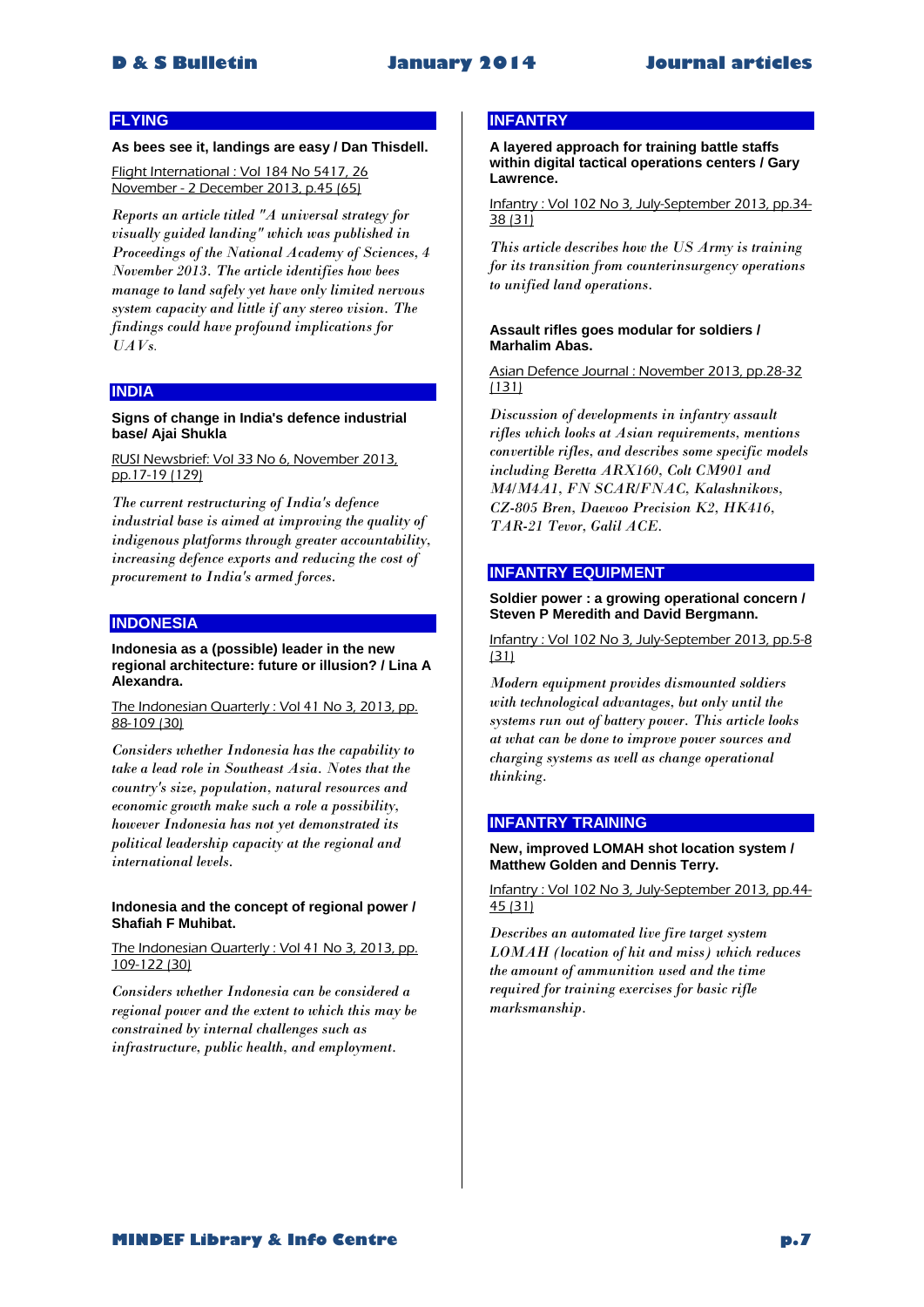# **INFANTRY WEAPONS**

# **Sniper and anti-materiel rifles / Malcolm Phillips.**

Military Technology : Vol.XXXVII Issue 10, 2013, pp.38-43, 46-47 (38)

Review of weapons and sighting equipment currently available.

# **INSURGENCY & COUNTERINSURGENCY**

**Beyond clear-hold-build : rethinking local-level counterinsurgency after Afghanistan / David H Ucko.**

Contemporary Security Policy : Vol 34 No 3, December 2013, pp. 526-551 (104)

*This article identifies limitations in NATOs clearhold-build operational approach to counterinsurgency. Suggests the reality is much more complex than the neat linear progression implied, and notes the danger of mistaking clearhold-build for a strategy. Proposes five principles to guide its future application.* 

# **INTELLIGENCE OPERATIONS**

**The mutiny that never was : the Special Operations Executive and the failure of Operation 'Kitchenmaid' / James Crossland.**

Intelligence and National Security : Vol 28 No 6, December 2013, pp.808-823 (99)

*In Greece in 1944 two thousand German troops proposed to desert the Wehrmacht and join SOE and Greek partisans. This article describes who the German troops were, looks at relations between SOE Cairo and the Foreign Office in London, considers SOE's response to the proposal, how the proposal became part of a wider plan to foster insurrection, why time scales slipped, and the ultimate failure of the entire project.* 

### **Spying on Nasser : British signals intelligence in Middle East crises and conflicts, 1956-1967 / David Easter.**

Intelligence and National Security : Vol 28 No 6, December 2013, pp.824-844 (99)

*Considers the evidence that Britain could read or had access to the encrypted communications of Egypt and other Arab states during a period of high tension in the Middle East.* 

# **INTELLIGENCE SERVICES**

**The making of Bletchely Park and signals intelligence 1939-42 / Christopher Grey.**

Intelligence and National Security : Vol 28 No 6, December 2013, pp.785-807 (99)

*Describes how signals intelligence came into being at the UK Government code and Cypher School housed at Bletchely Park during the early years of the Second World War, and shows that the process was difficult and the subject of much internal disagreement.* 

# **INTERNATIONAL RELATIONS**

**New Zealand between America and China/ John McKinnon**

New Zealand International Review: Vol 38 No 6, November/December 2013, pp.8-12 (82)

*In this article, the author – John McKinnon, executive director of the Asia: New Zealand Foundation, highlights the need to recognise the nature of Sino-American competition and understand New Zealand's ability to shape events within this framework.* 

### **Suspicious smiles: Sino-Russian relations**

Jane's Intelligence Review: Vol 25, Issue 12, December 2013, pp.54-55 (123)

*Russian prime minister Dmitry Medvedev visited China in late October 2013 to hold high-level talks and oversee a major new energy deal. This article reports on the countries' economic, political and security relations.* 

# **LOGISTICS**

**Thinking inside the box : military ISO containers / Francis Tusa.**

Asian Defence & Diplomacy : Vol 20, November-December 2013, pp.13-17 (130)

*Discussion of the increasingly diverse roles and importance in military logistics of the standard shipping container (ISO container). The standard TEU (twenty foot equivalent unit) is an oblong steel box with standard dimensions 20 feet long, 8 feet wide, 8 feet 6 inches high, nett weight about 2 tons and load capacity about 28 tons.*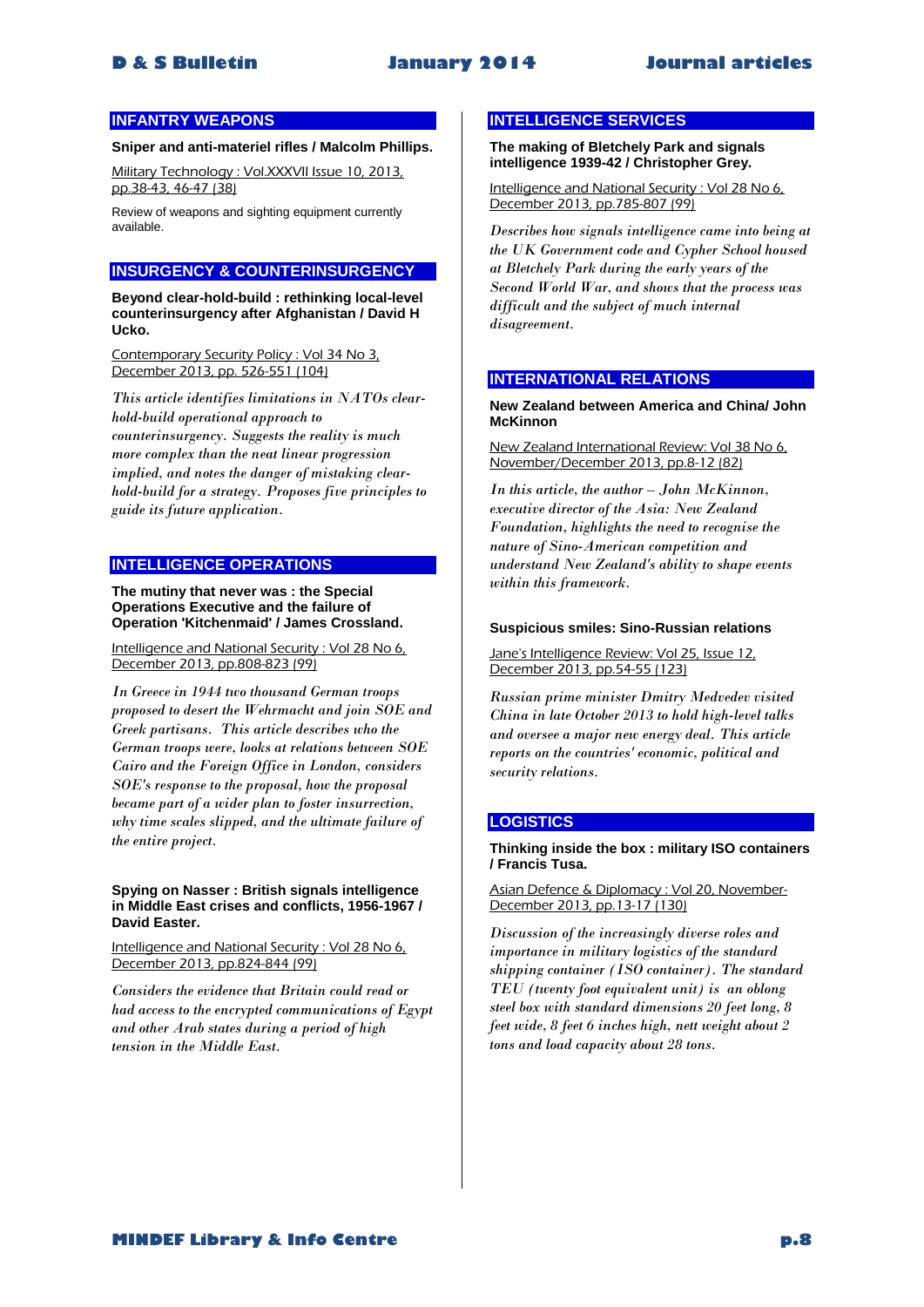# **MALAYSIA**

**Malaysian general elections 2013 / edited by James Chin.**

The Round Table : Vol 102 Issue 6, December 2013, pp.499-501, 511-556 (100)

*Special issue of the journal with five articles and a guest editorial about Malaysia's general election of 2013 in which the opposition party (Pakatan Rakyat) won more than half the votes but lost the election; this was because the UMNO BN (Barisan Nasional) coalition won more than half the parliamentary seats in Malaysia's first past the post election system. Aspects covered include the structure of constituencies, the risk to national harmony of more openly ethnic and religious discrimination, and the role of Sabah in the election process and campaign.* 

### **China, Malaysia strengthen industrial collaboration/ Jon Grevatt**

Jane's Defence Weekly: Vol 50 Issue 45, 06 November 2013, pp.24 (122)

*Defence industrial collaboration will be a feature of Malaysia and China's growing strategic partnership, as confirmed by Malaysian Defence Minister, Hishammuddin Tun Hussein during his three-day visit to Beijing on 29 October 2013.* 

# **MARITIME SECURITY**

**Airborne maritime radars : navies have to watch where the money goes / Stefan Nitschke.**

Naval Forces : Vol XXXIV No V, 2013, pp.38-45 (41)

*Describes some of the latest developments in synthetic aperture radars which are small and lightweight, can be carried by manned and unmanned aircraft, and which can provide near photographic quality radar images. Some also offer the promise of long-range all weather functionality.* 

# **MILITARY ART & SCIENCE**

# **Symposium : engaging Boyd.**

Contemporary Security Policy : Vol 34 No 3, December 2013, pp. 581-624 (104)

*Collection of four articles that discuss aspects of John Boyd's work - most notably his OODA loop. These are: Boyd void? by Aaron and Regina Karp; Beyond the briefing: theoretical and practical problems in the works and legacy of John Boyd, by James Hasik; Reflections on the legacy of John Boyd, by Grant T Hammond; 'Getting' A discourse on winning and losing: a primer on Boyd's 'Theory of intellectual evolution', by Frans Osinga.* 

# **MISCELLANEOUS**

**Land battle signature management / Hugh Jameston.**

Military Technology : Vol.XXXVII Issue 10, 2013, pp.20-23 (38)

*Hiding thermal signatures has become as important as visual camouflage. This article looks at developments in both areas.* 

# **Conflict and development/ Helen Clark**

New Zealand International Review: Vol 38 No 6, November/December 2013, pp.2-7 (82)

*In this article, the author - Helen Clark, the UN Development Programme (UNDP) administrator, discusses the UNDP's approach to breaking the cycle of fragility, violence and poverty.* 

### **Picking your brains: the appliance of neuroscience/ Jonathan D Moreno**

Jane's Intelligence Review: Vol 25, Issue 11, November 2013, pp.24-28 (123)

*Advances in neuroscience could have dramatic implications for the security and defence communities. This article examines the ways in which new technology that could improve human performance could be used by both militaries and militants alike.* 

# **A case of refeeding syndrome in a marine recruit/ Paul D. Bunge**

Military Medicine: Vol. 178, No 4, April 2013, pp.472 (72)

*Refeeding syndrome is an under-recognised complication of starvation. Presented is a 26-yearold Marine recruit who was found to have hypothermia, mental status changes, and rhabdomyolysis after purposeful weight loss with calorie restriction in conjunction with an arduous exercise program.* 

### **Synchronizing leader development for sustainment 2020/ Larry D. Wyche**

Army Sustainment: July-September 2013, pp.2-4 (74)

*The Army logistics community is currently working on initiatives in the education realm to shape the Globally Responsive Sustainment Strategy in support of the Army Leader Development Strategy.* 

**MINDEF Library & Info Centre p.9**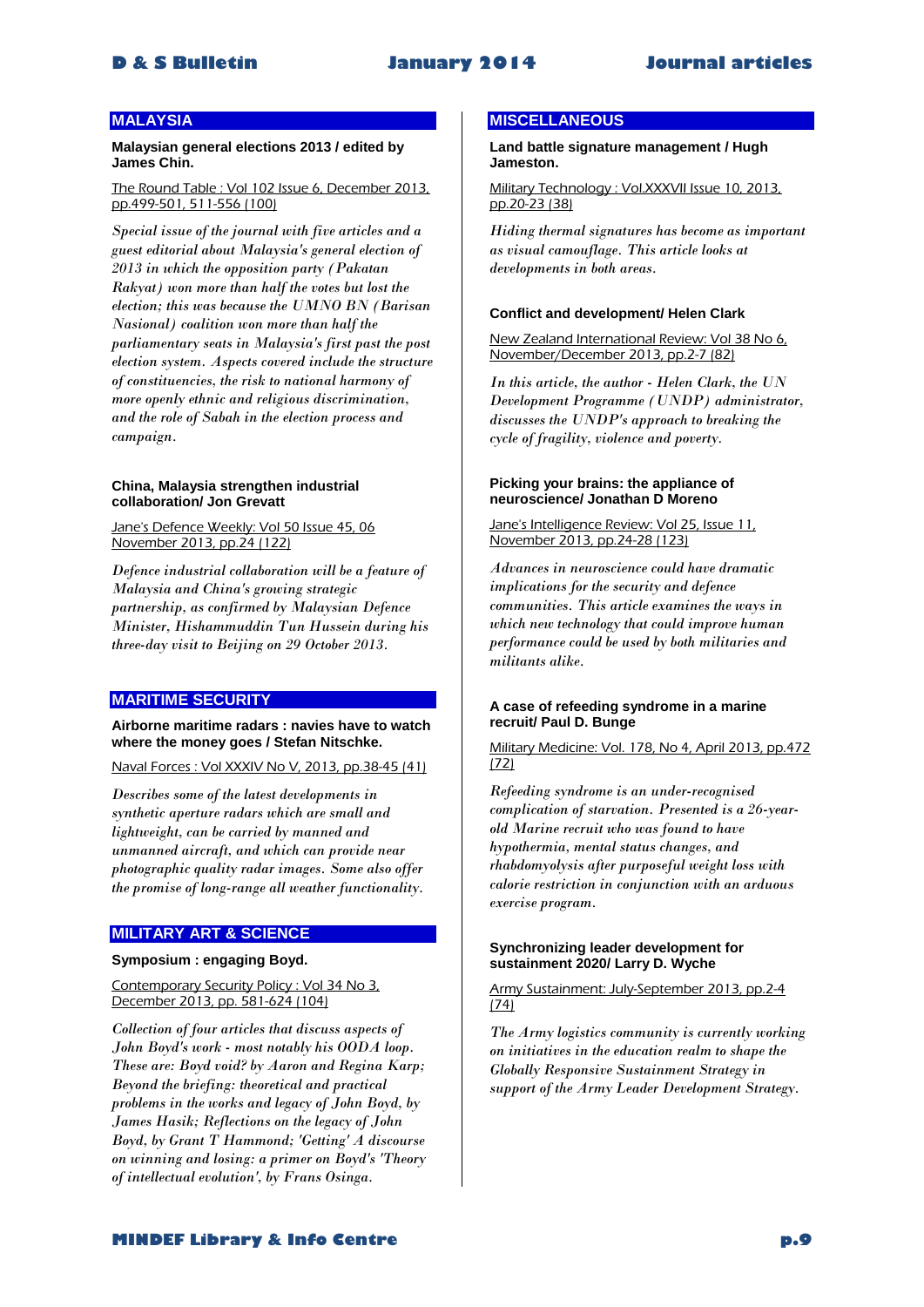# **The Sustainment Mission Command Capability/ Jack O'Connor, Sean D. Smith**

Army Sustainment: July-September 2013, pp.6-9 (74)

*The Forces Command's sustainment mission command capability enables commanders to provide equipped and sustained forces in order to remain globally responsive and regionally engaged.* 

# **Understanding Mission Command/ James D. Sharpe, et al.**

Army Sustainment: July-September 2013, pp.10-13 (74)

*Mission Command, as a recognized methodology, is not new to military doctrine. To fully grasp the concept, leaders must understand its background and legacy.* 

# **Civilian workforce transformation: enterprise management of the army civilian corps/ Barbara G. Mroczkowski**

Army Sustainment: July-September 2013, pp.14-19 (74)

*The Civilian Workforce Transformation initiative is designed to manage the civilian workforce, meet training and development goals, and provide a path for professionally developed civilians to meet the Army's needs.* 

# **Insights and challenges of web-based ammunition management/ Bob Torche**

Army Sustainment: July-September 2013, pp.68-72 (74)

*The Army has taken steps to improve ammunition management but more still needs to be done. This article highlights Total Ammunition Management Information System (TAMIS) functions and enterprise modernization challenges.* 

# **2013 Annual Defence Report/ Peter Felstead**

Jane's Defence Weekly: Vol 50 Issue 50, 11 December 2013, pp.10-42 (122)

*A collection of articles analysing defence key developments in the year 2013. Focusing on international countries and regions such as the United States, Europe, Asia Pacific, the Middle East and Africa.* 

# **The global politics of water grabbing / Jennifer Franco, Lyla Mehta, and Gert Jan Veldwisch.**

# Third World Quarterly : Vol 34 No 9, 2013, pp.1651- 1675 (101)

*"Since about 2010 evidence has been growing that the rush to control water resources is an important cause, as well as effect, of the phenomenon now commonly known as land grabbing." (Authors' introduction). This article looks at differences (both local and international) in the control and management of land and water resources. Also discusses water rights, informal access and historical practices, and notes the mixed impact of transnational corporations who use water for agriculture, drinks, and industrial purposes. Calls for water to be formalised as a human right with priority given to "... the well being and livelihoods of the poor, marginalised and vulnerable with regard to access, use and control", and for better coordination of land and water rights advocacy.*

# **Green dreams : myth and reality in China's agricultural investment in China / Deborah Brautigam and Haisen Zhang.**

Third World Quarterly : Vol 34 No 9, 2013, pp.1676- 1696 (101)

*There is a perception that some countries have in recent years been acquiring large areas of agricultural land in Africa as a way to ensure their own food security. This perception has become accepted "fact" for policy makers and scholars, however this article demonstrates through fieldwork and case studies that for China the perception is wrong.* 

# **MYANMAR**

# **Slow burn: Myanmar's tentative steps towards ceasefire/ Kim Jolliffe**

Jane's Intelligence Review: Vol 25, Issue 11, November 2013, pp.36-39 (123)

*After 65 years of conflict, Myanmar's government and opposition groups could be close to realising a nationwide ceasefire, an achievement that would mark a step towards multilateral talks. This article examines the many hurdles yet to be overcome.*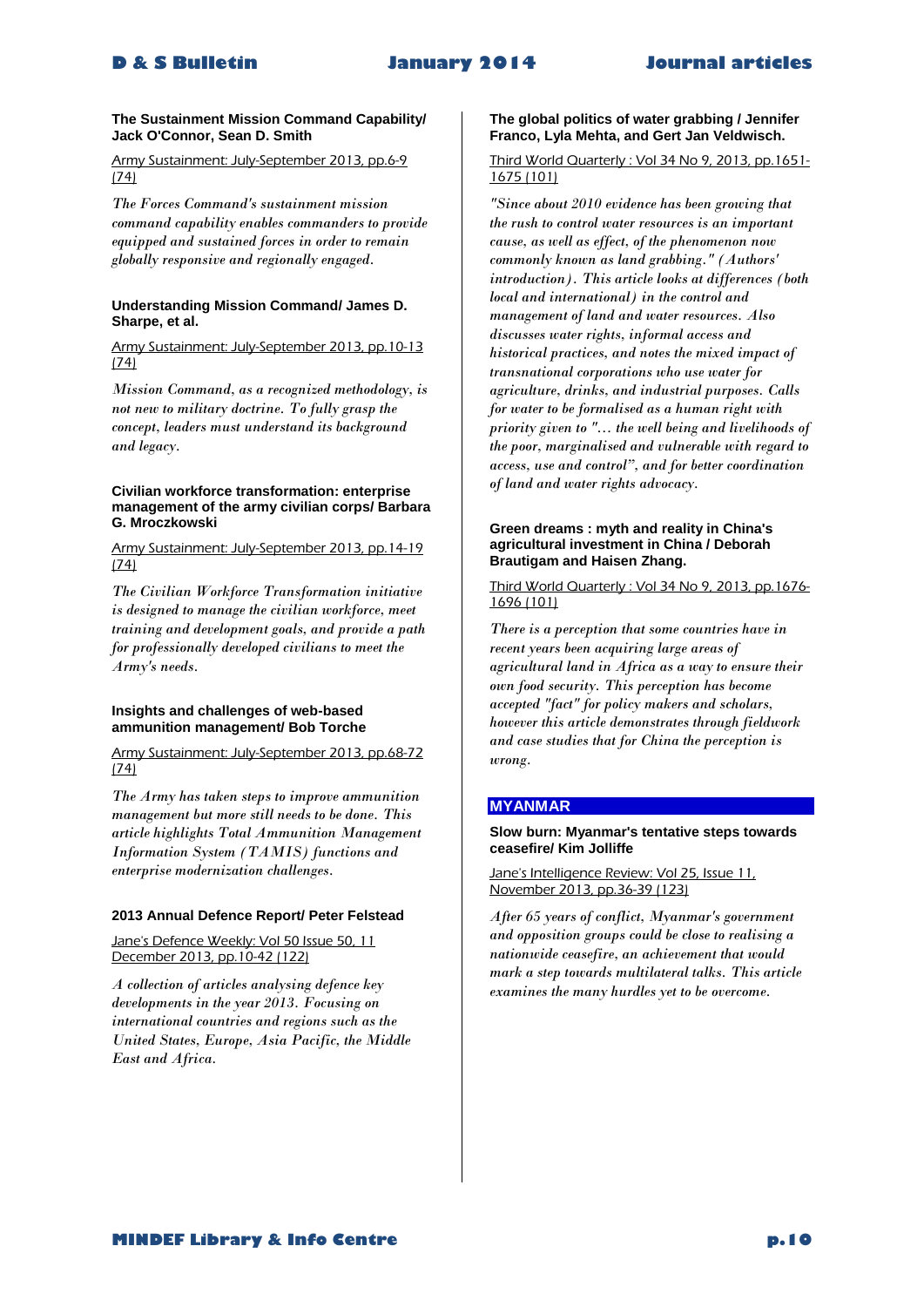# **NAVAL FORCES**

**Naval radars : when milliseconds count / Thomas Withington.**

Naval Forces : Vol XXXIV No V, 2013, pp.25-28 (41)

*Short review of the development of naval radar from the mechanical scan systems of WWII through planar arrays to PESA (passive electronically scanned array) and the latest AESA (active electronically scanned array) systems.* 

### **Fast attack craft : keeping pace with developments of the fastest vessel class / Massimo Annati.**

Naval Forces : Vol XXXIV No V, 2013, pp.30-36 (41)

*Budget constrained navies are showing more interest in fast attack craft with examples in service or development in countries ranging from China to Nigeria. Typically smaller than corvettes or OPVs these vessels may be armed with missiles and guns, and fulfill useful roles in coastal defence.* 

# **Armies at sea : regional amphibious capabilities / Ted Hooton.**

Asian Defence & Diplomacy : Vol 20, November-December 2013, pp.26-30 (130)

*Although amphibious capabilities seem highly specialized they are actually very versatile as their use in recent humanitarian relief operations has demonstrated. This article looks at the varied levels of development of amphibious forces in Asia Pacific.*

# **Special forces vessels : speed and power at its best / M F Kamaruddin.**

Asian Defence Journal : November 2013, pp.33-37 (131)

*Review, with photographs, of some small fast vessels (speedboats and RHIBs) said to be suitable for the security tasks and littoral environments of Southeast Asia.* 

# **NAVAL WARFARE**

# **Riverine warfare : swimming upstream, but not against the current / Milan Vego.**

Naval Forces : Vol XXXIV No V, 2013, pp.10-14 (41)

*Describes river based warfare with particular reference to U.S. operations during the Vietnam War, and then outlines some significant present day riverine force operators.* 

# **NAVAL WEAPONS**

**Naval armaments part III : missiles and rockets / E R Hooton.**

Naval Forces : Vol XXXIV No V, 2013, pp.10-14 (41)

*Considers the relative merits of systems currently available as well as those being sought to replace older items such as early Exocet and Sea Skua systems.* 

# **NON TRADITIONAL SECURITY ISSUES**

**Rice security in Southeast Asia : beggar thy neighbor or cooperation? / Amy Freedman.**

The Pacific Review : Vol 26 No 5, December 2013, pp.433-454 (103)

*Looks at national and regional policies on food security, especially rice, noting how these were affected by the substantial price increases of 2007, 2008, and 2011. Although some progress has been made on cooperation through the ASEAN Plus Three meetings a lot more remains to be done; the article considers the chances for better cooperation in future.* 

# **Food in China's international relations / Daojiong Zha and Hongzhou Zhang.**

# The Pacific Review : Vol 26 No 5, December 2013, pp.455-479 (103)

*Considers the reasons for China's concern to become self sufficient in grain production and the effect this has had on the farming communities who have had to forgo more profitable alternative crops. The paper also looks at China's overseas investment in agriculture and concludes that the latter is not primarily driven by the prospect of food production for consumption in China.* 

### **Supermarkets, iron buffaloes and agrarian myths : exploring the drivers and impediments to food systems modernisation in Southeast Asia / J Jackson Ewing.**

The Pacific Review : Vol 26 No 5, December 2013, pp.481-503 (103)

*Study of the rapid changes in the production, processing and distribution of food in Southeast Asia. Identifies problems that the region will have to face including agricultural modernisation, greater market integration for rice, and genetically modified crops.*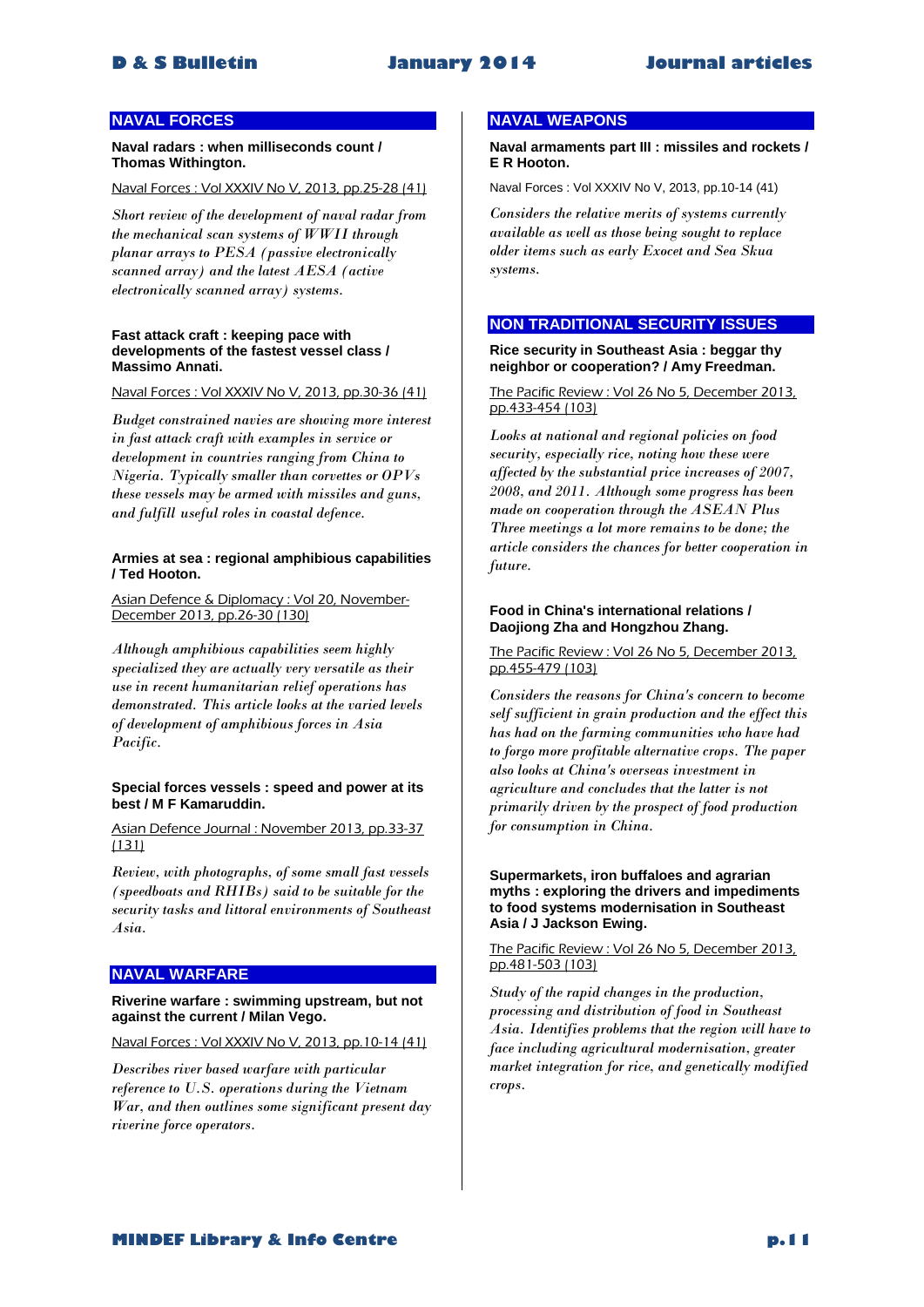# **Going out : China's food security from Southeast Asia / Nicholas Thomas.**

### The Pacific Review : Vol 26 No 5, December 2013, pp.531-562 (103)

*Various factors have caused the loss of some 8.5 million hectares of agricultural land in China at the same time as urbanisation has increased food demand. This paper looks at the steps China is taking in Southeast Asia to secure sources of food supply and what effect these might have on regional food security. Includes studies of Chinese investment in ASEAN states particularly Indonesia and the Philippines.* 

# **Food security : global trends and regional perspective with reference to East Asia / Ching-Cheng Chang, Huey-Lin Lee, and Shih-Hsun Hsu.**

# The Pacific Review : Vol 26 No 5, December 2013, pp.589-613 (103)

*Assessment of food security in East Asia with reference to changes in energy costs, production of crops for bio-fuels, world food prices, the impact of these changes on undernourishment in poor households, and the possibility that national policies alone will not be enough to ensure long term food availability.* 

# **SAUDI ARABIA**

**Gulf: air rising / Peter Felstead**

Jane's Defence Weekly: Vol 50 Issue 45, 06 November 2013, pp.26-38 (122)

*A number of programmes in the Persian Gulf are increasing the capacity of the Gulf Co-operation Council (GCC) states' air forces to act on the world stage. This article reviews the region's recent and ongoing air procurement.* 

# **SMALL ARMS**

**Military pistols / Peter Donaldson.**

Military Technology : Vol.XXXVII Issue 10, 2013, pp.16-19 (38)

*Given the increasing role of urban combat, armed forces are looking again at pistols. The article looks at developments and argues that more attention should be given to different (currently not popular) calibres.* 

# **SOUTH KOREA**

**Republic of Korea Navy programme update : rethinking of the blue water navy concept? / Stefan Nitschke.**

# Naval Forces : Vol XXXIV No V, 2013, pp.54-61 (41)

*Review of the RoKN - one of the most capable naval forces in Asia. As well as upgrades and enhancements more effort is going towards participation in multinational operations such as humanitarian aid and disaster relief. This article is followed by a three page report on RoK's "Sejong Daewang" class AEGIS destroyers.* 

# **TAIWAN**

### **Mostly bark, little bite?: modeling US arms sales to Taiwan and the Chinese response / Scott L. Kastner, William Reed, and Ping-Kuei Chen.**

# Issues & Studies : Vol 49 No 3, September 2013, pp. 111-150 (34)

*America has been selling arms to Taiwan for many years, yet China's reactions to this trade although angry are relatively low key. This article presents a model which identifies the various bargaining positions and constraints which are likely to affect China's responses and also the impact of such arms sales on relations between China and the USA.* 

**End at the water's edge?: Taiwan's domestic debate over arms procurement from the United States.**

Issues & Studies : Vol 49 No 3, September 2013, pp.151-191 (34)

*Uses neoclassical realist approach to consider factors which may explain why Taiwan has delayed making a decision about arms procurement from the US.* 

# **TERRORISM**

# **All at sea: illicit activity thrives in ungoverned maritime areas / Christian Le Miere**

Jane's Intelligence Review: Vol 25, Issue 11, November 2013, pp.30-35 (123)

*More than 90% of global trade uses the sea, but the international community has so far paid little attention to ungoverned maritime spaces. This article analyses why policing the sea is vital in disrupting the operations of non-state armed groups.*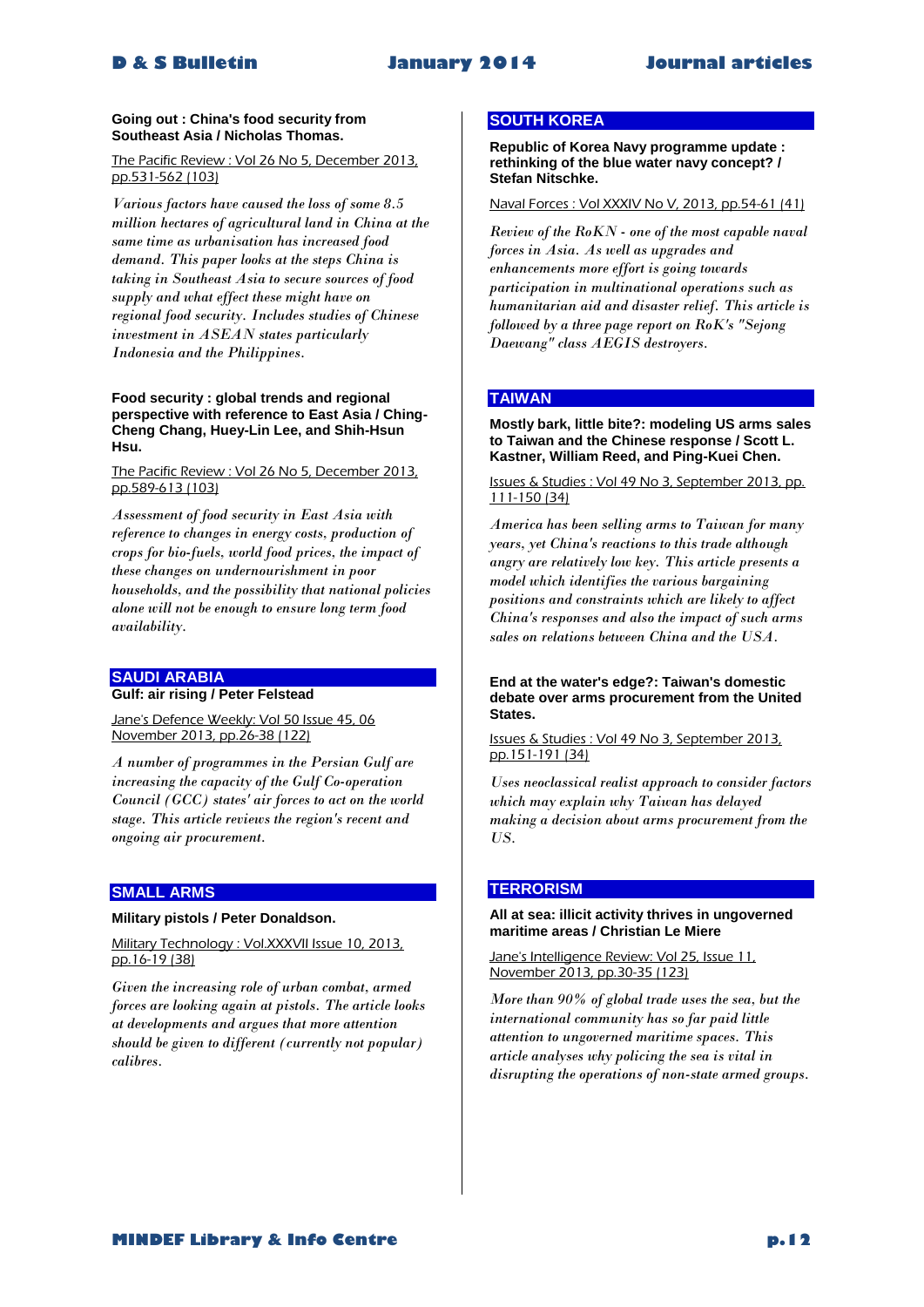# **THAILAND**

**Royal Thai Navy : Thailand's sharper vision on new procurement / Joshua Cohen.**

Naval Forces : Vol XXXIV No V, 2013, pp.49-52 (41)

*Short review of Thailand's naval forces and planned developments, with new OPVs from BAE, equipment upgrades, and sealift capability all under way.* 

# **Prime Minister Yingluck Shinawatra on defence and security.**

Asian Defence Journal : November 2013, pp. 10-11 (131)

*Collection of extracts from statements by Thailand's prime minister, who since 1st July 2013 is also defence minister.* 

# **The Royal Thai Armed Forces : time for transformation / Kelvin Fong.**

Asian Defence Journal : November 2013, p.12, 14- 15 (131)

*Report on Thailand's continuing defence equipment acquisition programmes.* 

# **Top Brass interview : General Prayuth Chanocha, Commander-in-Chief of the Royal Thai Army.**

Asian Defence Journal : November 2013, p.16, 18- 19 (131)

*In this interview General Prayuth outlines the roles and tasks of the RTA, its combat readiness and force modernisation plans.* 

# **UNITED KINGDOM**

# **Re-generating Royals: projecting UK amphibious force into the future/ Giles Ebbutt**

Jane's Navy International: Vol 118, Issue 9, November 2013, pp.14-19 (124)

*The United Kingdom is restructuring its strategic priorities and reorganising its armed forces after its contribution to the NATO-led International Security Assistance Force (ISAF) stabilisation campaign in Afghanistan and the 2010 defence review. In this article, it takes a look at how the UK Royal Marines are re-generating to provide "a bigger punch with a smaller force".* 

# **British generals in Blair's wars : a review article / Geraint Hughes.**

The Round Table : Vol 102 Issue 6, December 2013, pp.557-578 (100)

*Extended review of the book "British generals in Blair's wars" edited by Jonathan Bailey, Richard Iron and Hew Strachan. Discusses British military purpose, function and effectiveness particularly since the end of the Cold War.* 

### **The national crime agency: Britain's new response to organised crime/ Charlie Edwards**

RUSI Newsbrief: Vol 33 No 6, November 2013, pp.10-12 (129)

*The establishment of the National Crime Agency and a recent new strategy reflects the UK government's determination to get a grip on the evolving problem of organised crime.* 

# **UNITED STATES**

**US-China relations under Bush and Obama: fill in the blanks or it's the structure, stupid? / Jean-Marc F. Blanchard.**

Issues & Studies : Vol 49 No 3, September 2013, pp. 35-72 (34)

*This article says it is the first systematic comparison of the China policies of president's George W. Bush and Barack Obama. Compares policies on Taiwan, on security problems, on economic issues, and on human rights, also covers US doctrine towards China. Concludes that there is significant continuity between the administrations and the similarities outweigh the differences.* 

# **VIETNAM**

# **US Vietnam initial civil nuclear pact/ Daniel Horner**

Arms Control Today : Vol.43, No 9, November 2013, pp.35-37 (5)

*An agreement on civil nuclear development was initialed by the USA and Vietnam in Brunei October 2013. The text was not disclosed but an official said "Vietnam is acting like a responsible nuclear partner" noting that Vietnam has taken steps such as bringing into force an additional protocol to its safeguards agreement with the International Atomic Energy Agency.*